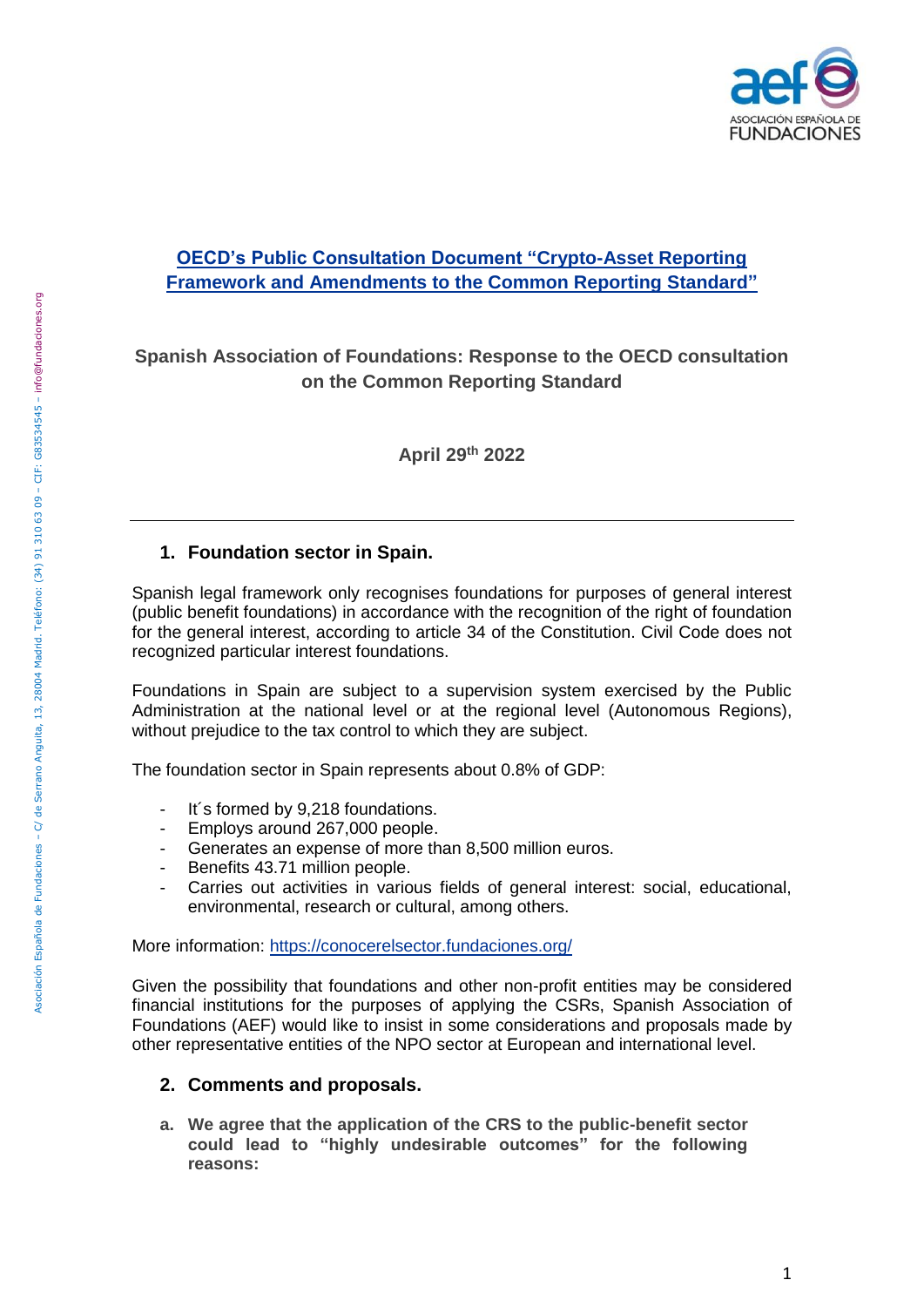

### **More costs and administration if considered as reportable Financial Institutions (FI):**

If these public-benefit foundations were to qualify as reporting FIs, they would be put under additional reporting duties. They would have to gather information on "reportable account holders", which would in the case of public-benefit foundations include detailed reporting on donor(s) and members of the board as well as grant recipients. Such reporting could lead to very heavy administrative and costly efforts since foundations that benefit the general public sometimes have thousands of grant recipients. They would have to extend their already legally required due diligence on beneficiaries significantly so as to identify all grant payments that have been made to reportable jurisdictions and collect detailed information on those grants and their recipients. Public-benefit organisations would need to follow the common design of the rules and the use of a specific internationally accepted schema for reporting FIs. Even a large foundation such as the Wellcome Trust, which had previously invested many millions in a new grant management system, had to spend a great deal of senior staff time ensuring that the system generated the information required for CRS reporting, and significant time was spent extracting that information from the system in a form that could be used to complete the CRS schema.

As far as we are aware, there is no software product on the market that meets this need. Moreover, foundations would have to design their own due diligence forms for grant applicants to complete (the models generally in use are designed for genuine FIs, not for NPOs), train their staff to deal with queries from applicants, and delay making grant payments until the beneficiary had provided satisfactory responses to the due diligence questions.

#### **Additional reporting burdens would significantly reduce philanthropic funding sources:**

Many public-benefit foundations in Europe are endowed, and they finance their publicbenefit activities with the income generated from the asset allocation/investment of their endowments. Even if not all endowments are very large, in many cases assets are managed professionally. The additional reporting requirements created by the CRS would imply identifying equity and debt interest holders, in particular of founders, donors, and members of the board, but also beneficiaries. Foundations potentially will have to identify and report on hundreds of beneficiaries (be they individuals and/or legal entities). This additional reporting would represent a significant cost and would reduce the amount that they would otherwise spend on public-benefit activities.

For example, estimating that additional reporting efforts would imply a cost to larger foundations of around  $\epsilon$ 4,000 annually – and this for a country with 3,000 relevant foundations – would entail a total  $€12,000,000$  loss per year for that country's foundation sector. That is €12,000,000 that would have to be spent to comply with the CRS rather than on public-benefit purposes for which the assets were initially intended. Considering that there are an estimated 147,000 foundations in Europe, these extra costs would be significant.

**b. We consider that national laws and regulation lower risk of abuse for the following reasons:** 

**Lowered risk for NPO abuse in FATF contexts as well as in comparison to forprofit actors:**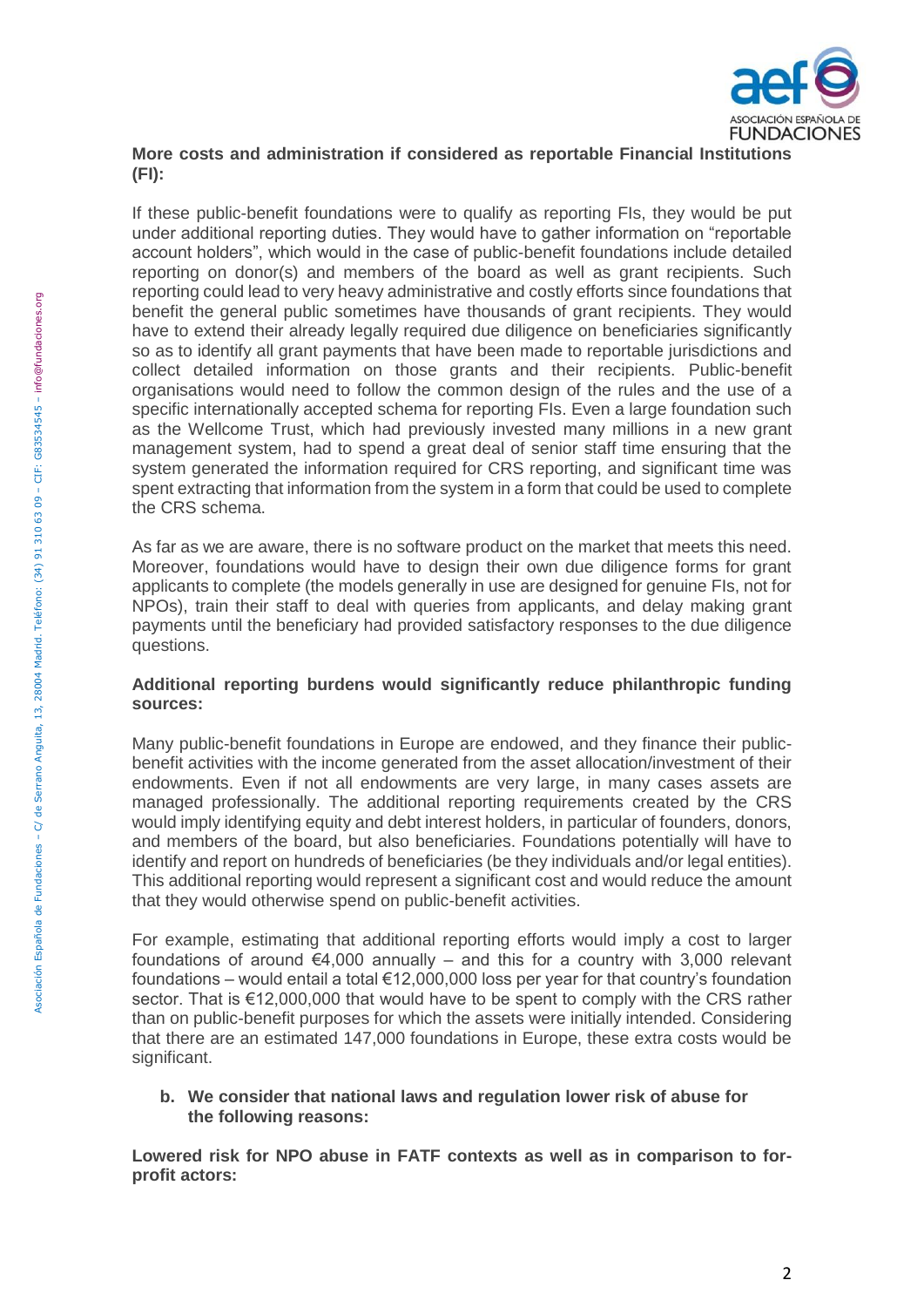

We consider that the potential risk of Investment Entities claiming to be NPOs is overstated without any clear supporting evidence being provided. Quite to the contrary, we consider that national regulation and supervision, including registration and reporting duties under national laws, reduce the risk of abuse as also evidenced by national and regional risk assessments. In this context it needs to be noted that the Financial Action Task Force (FATF) has revised its assessment of NPO risks downwards since the CRS text was first published in 2014. The FATF approach is relevant to the CRS because we suspect that anyone engaged in AML-CTF activities is not going to be declaring the income they are using to fund those activities.

As the source of the potential risk of tax evasion suggested by those governments referred to in the questions on pages 61-62 is the NPO itself, that risk should be addressed by the government in the NPO's home country through the use of a properly funded registration and supervision system, including the use of tax audits where appropriate, which we consider to be the case for public-benefit foundations and NPOs (see more below). The NPO sector as a whole does certainly not pose a greater risk than the private sector entities excluded from RFI status when, for example, a typical private company does not have to register with a supervisory body or show that it provides public benefit. Why would tax evaders even try to use an NPO which faces these restrictions when it is so much easier to set up a private company that they can control?

## **Regulation lowers risks of abuse:**

Public-benefit foundations are under regulation and supervision, including registration and reporting duties under national laws as follows:

## **Regulation.**

Public benefit foundations constitute legally autonomous assets which are devoted to a public-benefit purpose. According to national laws, donors/founders can neither revoke their contributions to a public-benefit foundation, nor induce a return flow of funding to themselves. The assets have to belong exclusively and irrevocably to the foundation. Neither the founder, nor the foundation boards or the beneficiaries can claim it. In the event of the dissolution of a public-benefit foundation, the assets must be transferred to another tax-exempt body with the same or a similar goal. Public-benefit foundations hence follow a non-distribution constraint. Furthermore, foundations are governed by an independent board, which must implement the foundation's mission in a fiduciary capacity – for which board members are fully liable. The tax-privileged status of a foundation depends on specific requirements outlined by national laws including the pursuance of a public-benefit purpose and benefitting the general public. (For more information please read OECD and Geneva Centre for Philanthropy. Taxation and Philanthropy, 2020 [https://www.oecd.org/ctp/taxation-and-philanthropy-df434a77](about:blank) [en.htm](about:blank) and Philea comparative highlights available here: [https://philea.eu/wp](https://philea.eu/wp-content/uploads/2021/12/Comparative-Highlights-Of-Foundation-Laws.pdf)[content/uploads/2021/12/Comparative-Highlights-Of-Foundation-Laws.pdf\)](https://philea.eu/wp-content/uploads/2021/12/Comparative-Highlights-Of-Foundation-Laws.pdf).

# **Registration and supervision.**

Public-benefit foundations are registered according to national laws either with the company register/court or specific foundation register. They are also monitored by public supervisory bodies and/or fiscal authorities. As demonstrated by Philea's [country reports](https://philea.eu/philanthropy-in-europe/enabling-environment/monitoring-and-legal-analysis/)  [of the legal environment for public-benefit organisations across Europe,](https://philea.eu/philanthropy-in-europe/enabling-environment/monitoring-and-legal-analysis/) European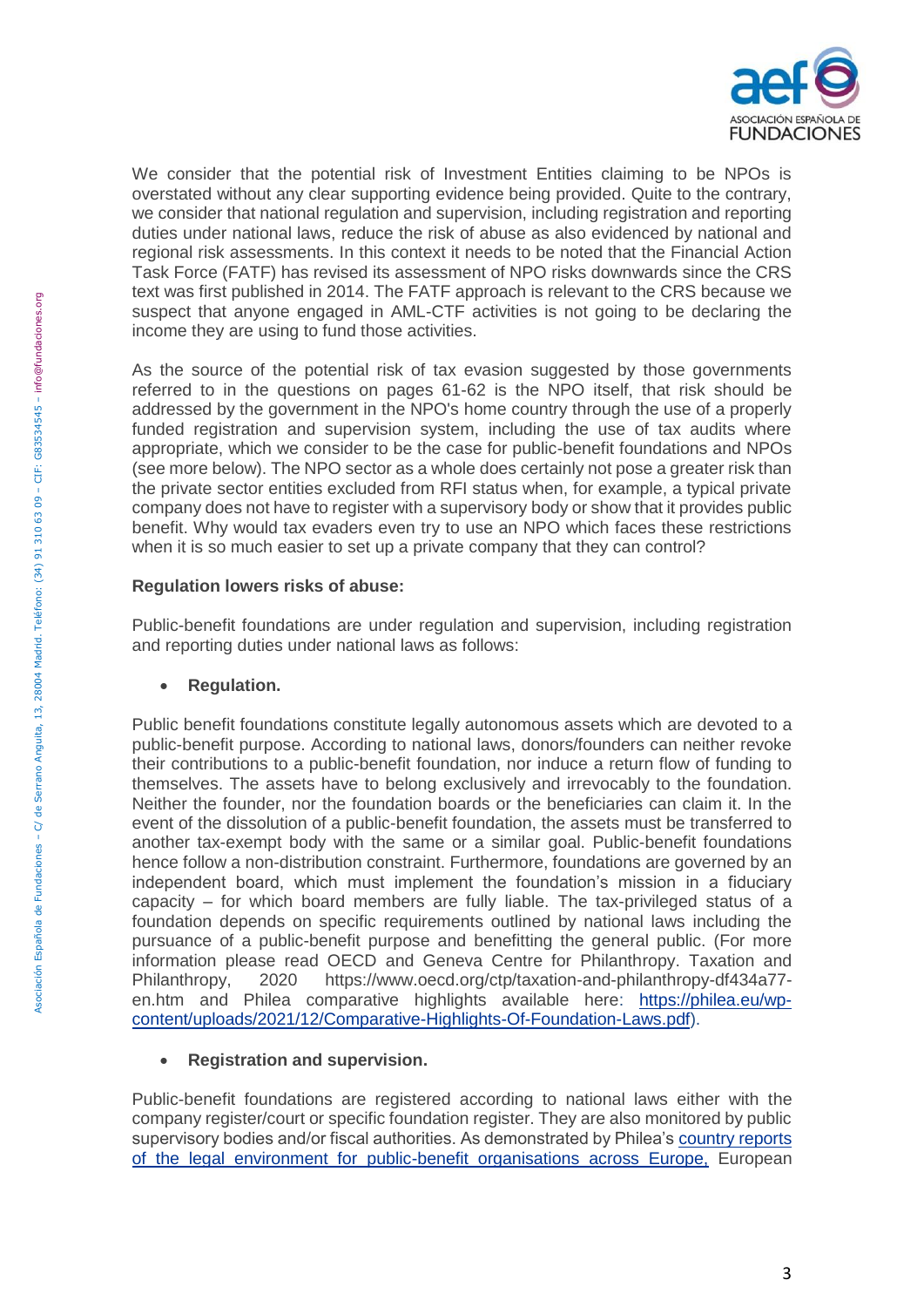

jurisdictions foresee supervision by either a public administrative body, a court and/or tax authorities.

#### **Reporting.**

Public-benefit foundations are **required to report** on their finances on at least an annual basis to one or more external authorities, be this the tax authority; a state or independent supervisory authority; or a combination of both.

Thanks to national registration and reporting duties, and rules putting public-benefit foundations under monitoring by a public authority, public-benefit foundations present a very low risk of being used to evade taxes or being abused for money laundering or terrorism financing. Additional reporting requirements hence do not seem risk-based or proportionate and are simply not necessary.

#### **c. We consider that the CRS must align with privacy rights and FATCA.**

#### **Additional reporting burdens need to take privacy rights into account.**

Apart from the concern about disproportionate, rather than risk-based, reporting requirements, there are also concerns that the reporting requirements could conflict with the human rights and safety of individual grant recipients, if for example the disclosure of a human rights defender's identity would put his/her safety at risk.

### **FATCA contains an exemption for charities**

The US reporting standard FATCA, from which the CRS is strongly inspired, contains an exemption for charities, and it is simply not understandable why the CRS would not also contain an exemption for NPOs/public-benefit organisations/philanthropic organisations. Under FATCA, non-profit entities are deemed compliant financial institutions and therefore not subject to reporting obligations. There have not, as far as we are aware, been any indications that this has been misused for purposes circumventing FATCA reporting obligations.

#### **d. Conclusion**

#### **Public-benefit foundations should be exempt from CRS.**

The inclusion of public-utility foundations in the OECD Common Reporting Standard cannot be justified because their legal structure and existing transparency and accountability regulation limits the use of foundations for tax evasion purposes to the minimum. Public-benefit foundations should be exempt from CRS for the following reasons:

- Foundations have legal personality and are made up of independent assets assigned to a public-benefit purpose.
- The goods belong exclusively and irrevocably to the foundation. Neither the founder, nor the foundation boards or the beneficiaries can claim them.
- The founder(s) of public-benefit foundations cannot revoke the foundation, nor obtain reimbursement of funds in any other way.
- In the event of the dissolution of a public-benefit foundation, a re-evaluation of the assets for the benefit of the founder or his legal successor is generally excluded. In this case, they must be transferred to another tax-exempt body with the same or a similar goal.